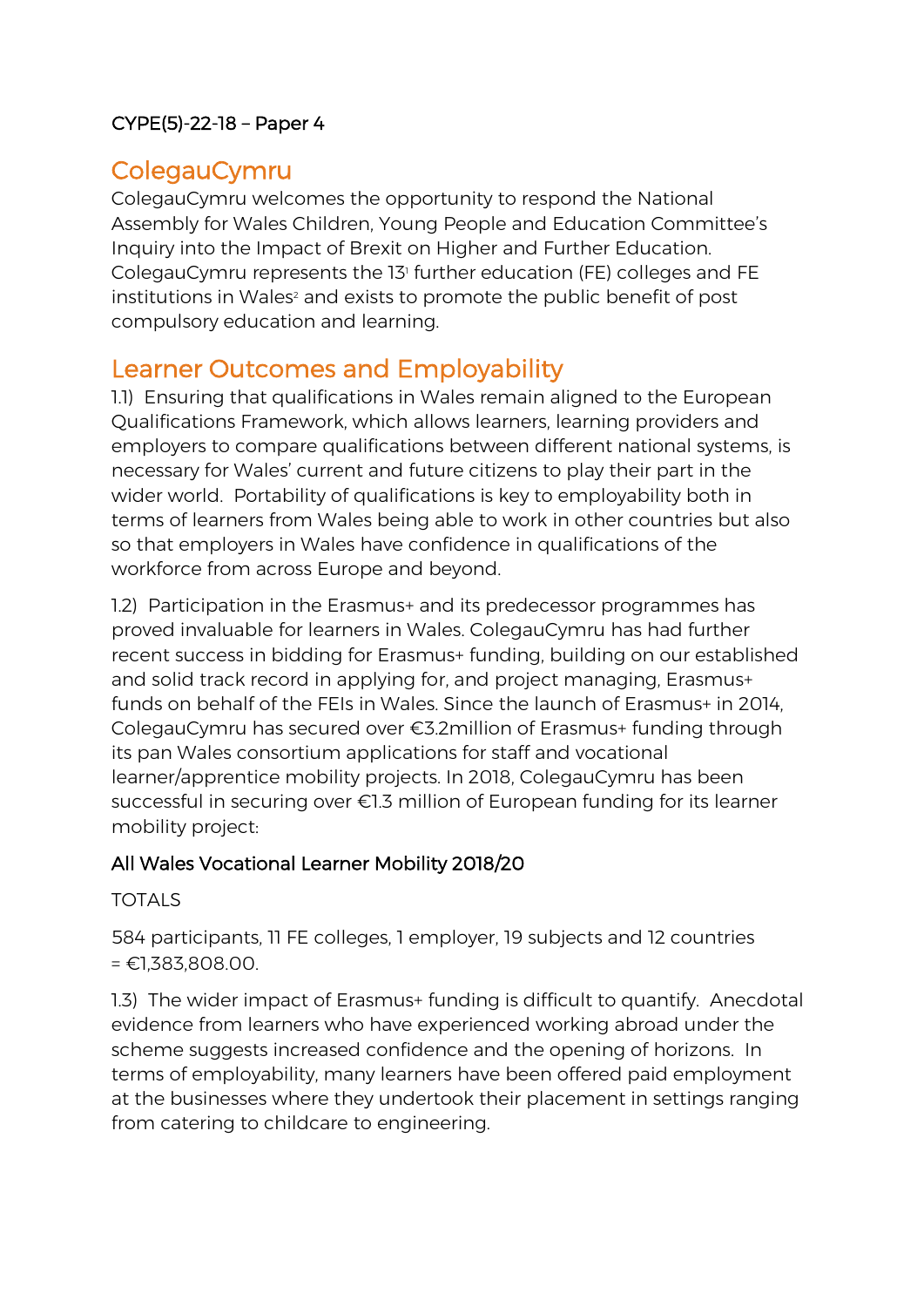1.4) It is vital that the same scheme or equivalent operates after the UK leaves the EU in March 2019. ColegauCymru's preference is for the UK to opt in and remain part of the Erasmus+ scheme at a UK level. However, if this is not possible, Wales must look at the practicalities of how to set up its own equivalent scheme, drawing on the expertise in this area that already exists within Wales.

1.5) Erasmus+ is not confined to learners but offers staff opportunities to learn from other countries with a focus on improving learner outcomes and the employability of learners, as well as areas of broader interest. ColegauCymru recently secured funding of just over €40k in 2018 for a pan Wales staff mobility project to Helsinki, Finland to explore how the Centre for International Mobility (CIMO) has worked with vocational colleges in the city on the design and implementation of an internationalisation strategy for vocational education and training (VET).

Examples of past staff mobility projects include:

- 2014-15: Senior leaders from FE colleges in Wales, Estyn and Welsh Government visit Finland to explore how literacy and numeracy are embedded in a vocational curriculum.
- 2015-16: A visit to Basque Country, Spain to explore innovation and VET. Tknika, a centre of innovation in San Sebastian hosted the visit. Since the staff visit,
- ColegauCymru's CEO and Alun Davies AM, then Minister for Welsh and Lifelong Learning returned to San Sebastian to look in more detail at the Basque Country's strategy for innovation in relation to VET.
- 2016-17: A visit to Catalonia, Spain to explore bilingualism and employer demand for language skills in that region. Representatives from ColegauCymru, the FE colleges, Welsh Government and Coleg Cymraeg Cenedlaethol also participated.
- 2017-18: A visit to Denmark to see what actions are in place to deliver higher-level skills in a vocational setting and how capacity building amongst teaching staff is undertaken to deliver these skills.

# Financial Sustainability and Investment Opportunities

2.1) We attach a copy of the ColegauCymru research "Involvement of Welsh Further Education colleges and institutions in EU funding: An overview of the financial uptake" which gives more detail about how colleges in Wales have benefitted from European funding. This has been used to support and upskill the population of Wales through European programmes. These activities have made an important contribution to business and the economy, often in the most deprived areas of Wales. Over the past 10 years, FEIs in Wales have been involved in the delivery of EU funded projects to a